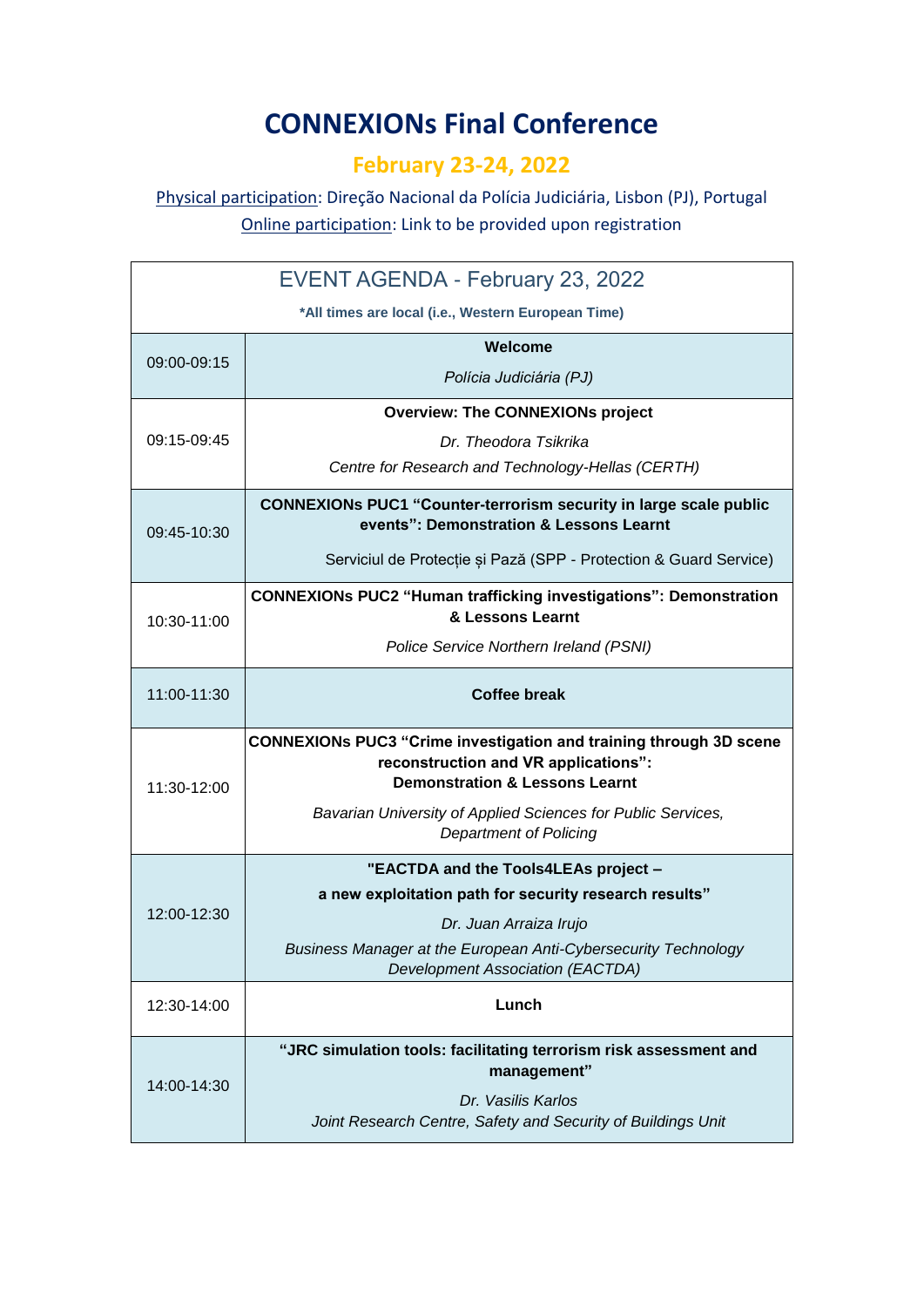| 14:30-15:15 | Panel Discussion on "Legal and ethical issues<br>associated with security research projects and the emerging use of Al"<br>Moderator: Dr. Despoina Chatzakou (CERTH)<br>Participants: Anne Demoisy (Rhizome), Emily Johnson (University of<br>Vienna), Georgia Melenikou (Centre for Security Studies - KEMEA)                                                                                                                                                                                                                                                                                                                                                                                |
|-------------|-----------------------------------------------------------------------------------------------------------------------------------------------------------------------------------------------------------------------------------------------------------------------------------------------------------------------------------------------------------------------------------------------------------------------------------------------------------------------------------------------------------------------------------------------------------------------------------------------------------------------------------------------------------------------------------------------|
| 15:15-15:45 | Coffee break                                                                                                                                                                                                                                                                                                                                                                                                                                                                                                                                                                                                                                                                                  |
| 15:45-16:45 | <b>Sister Projects &amp; Related Initiatives</b><br>AIDA "Artificial Intelligence and advanced Data Analytics for Law<br>٠<br>Enforcement Agencies" - António Fonseca, Polícia Judiciária<br><b>APPRAISE "fAcilitating Public &amp; Private secuRity operAtors to</b><br>$\bullet$<br>mitigate terrorlsm Scenarios against soft targEts" - Yana Lazarova,<br>CS group<br><b>CREST "Fighting Crime and TerroRism with an IoT-enabled</b><br>$\bullet$<br>Autonomous Platform based on an Ecosystem of Advanced<br>IntelligEnce, Operations, and InveStigation Technologies" - George<br>Kalpakis, CERTH<br><b>INFINITY "IMMERSE. INTERACT. INVESTIGATE"</b> - Philippe<br>Chrobocinski, AIRBUS |
| 16:45-17:00 | <b>Concluding Remarks and Discussion</b><br>Dr. Theodora Tsikrika<br>Centre for Research and Technology-Hellas (CERTH)                                                                                                                                                                                                                                                                                                                                                                                                                                                                                                                                                                        |

| EVENT AGENDA - February 24, 2022<br>*All times are local (i.e., Western European Time) |                                                                                                                                                                                                                                               |  |
|----------------------------------------------------------------------------------------|-----------------------------------------------------------------------------------------------------------------------------------------------------------------------------------------------------------------------------------------------|--|
| 09:00-09:15                                                                            | Welcome<br>Polícia Judiciária (PJ)                                                                                                                                                                                                            |  |
| Workshop on PUC2 "Human Trafficking Investigations & Mitigation"                       |                                                                                                                                                                                                                                               |  |
| $09:15-09:40$                                                                          | "Human Trafficking Investigations - Overall landscape & challenges"<br>Police Service Northern Ireland (PSNI)                                                                                                                                 |  |
| $09:40-10:10$                                                                          | "Language technologies for supporting the CONNEXIONs Use Cases"<br>Dr. Jens Grivolla<br>Universitat Pompeu Fabra (UPF)                                                                                                                        |  |
| 10:10-10:40                                                                            | "Online learning tools development on identification and prevention of<br>trafficking on human beings (THB) by RICs professionals and lawyers -<br><b>Project ACTIVATE"</b><br>Chryssa Sotiriou<br>KMOP - Social Action and Innovation Centre |  |